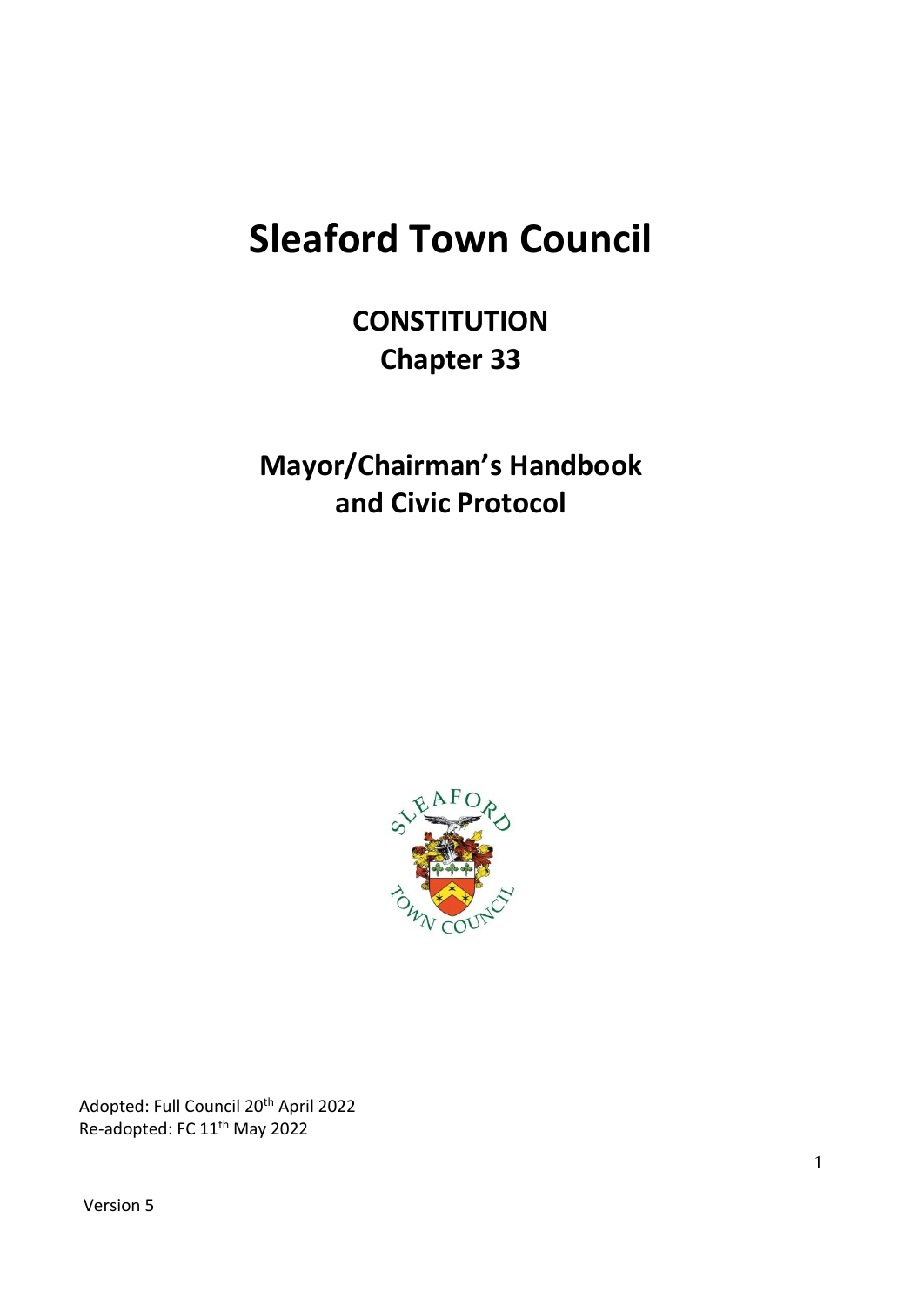#### **CONTENTS PAGE**

| <b>Section Number</b> | <b>Title</b>                                                          |
|-----------------------|-----------------------------------------------------------------------|
| $\mathbf{1}$          | Introduction                                                          |
| $\overline{2}$        | Becoming the Mayor/Chairman                                           |
| $\overline{3}$        | The Election of the Mayor/Chairman                                    |
| $\overline{4}$        | Definition and Distinction of the Mayor and Chairman                  |
| 5                     | Role and Function of the Mayor/Chairman or Deputy Mayor/Vice Chairman |
| 6                     | Precedence and Protocol                                               |
| $\overline{7}$        | <b>Support Staff</b>                                                  |
| 8                     | <b>General Requirements</b>                                           |
| 9                     | <b>Receipt of Hospitality Gifts</b>                                   |
| 10                    | <b>Political Neutrality</b>                                           |
| 11                    | Civic Insignia and Regalia                                            |
| 12                    | Mayor's/Chairman's Civic Service                                      |
| 13                    | Mayor's/Chairman's Charities                                          |
| 14                    | <b>Civic Expenses</b>                                                 |
| 15                    | Civic E-Cards                                                         |
| 16                    | The Civic Year - Events                                               |
| 17                    | Mayor's/Chairman's End of Year                                        |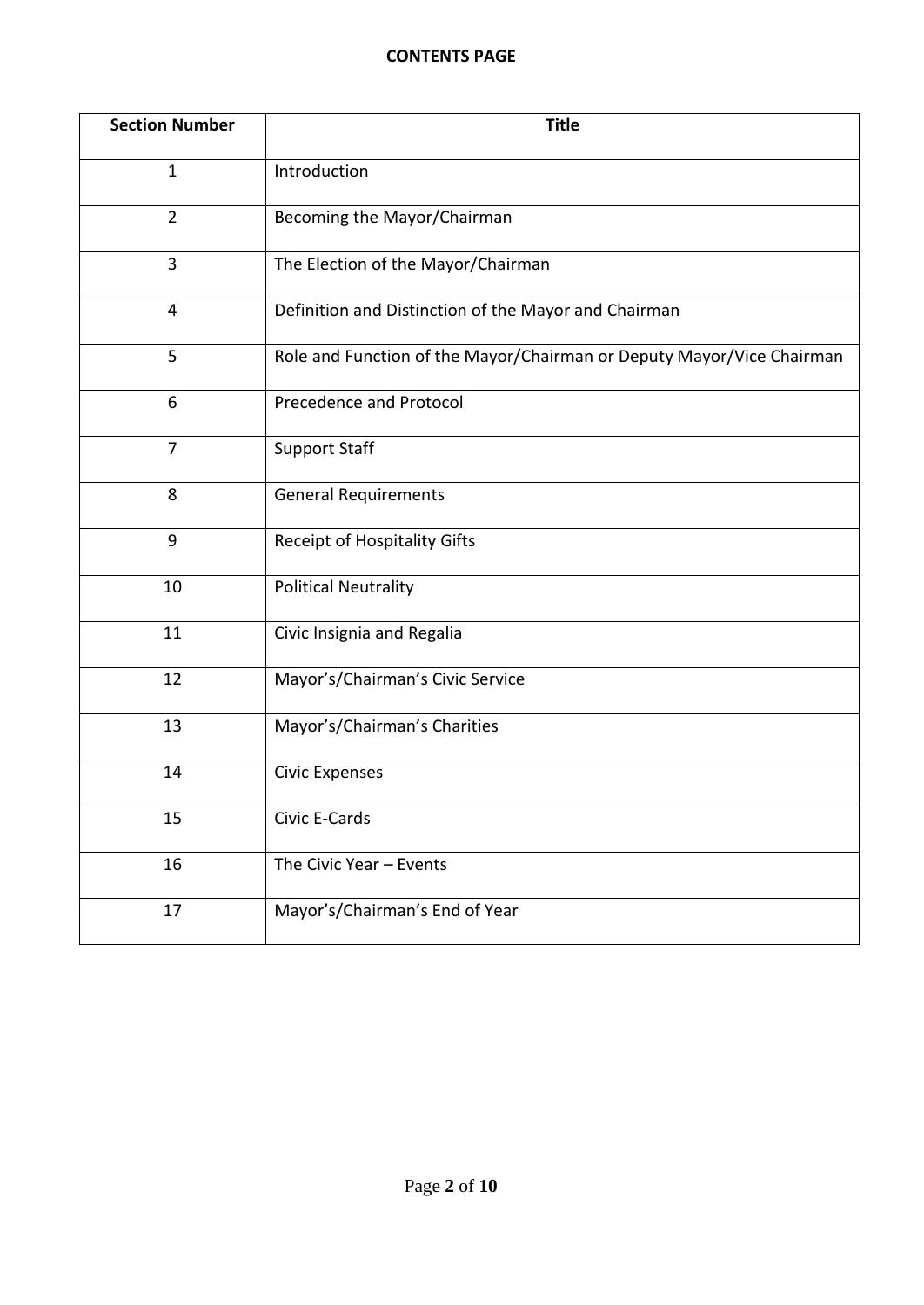#### **Section 1: Introduction**

Congratulations on being elected Mayor and Chairman of Sleaford Town Council. You are certainly looking at a busy year ahead and will be expected to represent the Council across the town and district. Your calendar will be filled with civic engagements and Council meetings and you will meet many people and build strong relationships which will benefit the Council as a whole.

This handbook has been produced as a guide for you, explaining civic life and the various engagements which are likely to be attended. It will also assist you in understanding your new role and responsibilities.

For the full details, please see the Town Council's Constitution and Standing Orders.

We want your year of office to be enjoyable and the staff will do everything possible to support you.

## **Section 2: Becoming the Mayor/Chairman**

Councillors considering the prospect of becoming Mayor/Chairman should contemplate the following issues which they will likely encounter before or during their year in office:

- a) The effect and consequences of becoming Mayor/Chairman on their family and friends;
- b) The effect and consequences of their career, their job or any fixed commitments;
- c) The effect on a political career, given that from a legal standpoint, party politics can play no part in council activities at parish and town council levels;
- d) The effect on personal and religious beliefs;
- e) The self-confidence required to effect high profile ceremonial activities on behalf of the Town and the Town Council;
- f) The effect on non-council interests, activities and pastimes;
- g) The effect on the Mayor's/Chairman's spouse or partner;
- h) The effect on a Mayor's/Chairman's relationship with other Councillors and Officers;
- i) The effect on the Mayor's/Chairman's relationship with constituents;
- j) The effect on the prospective Mayor's/Chairman's general health and well-being;
- k) The time commitment in undertaking the role of Mayor/Chairman (e.g. number of events that are attended). Also, the time needed to work with the Town Clerk to draw up the agenda for each Full Council meeting.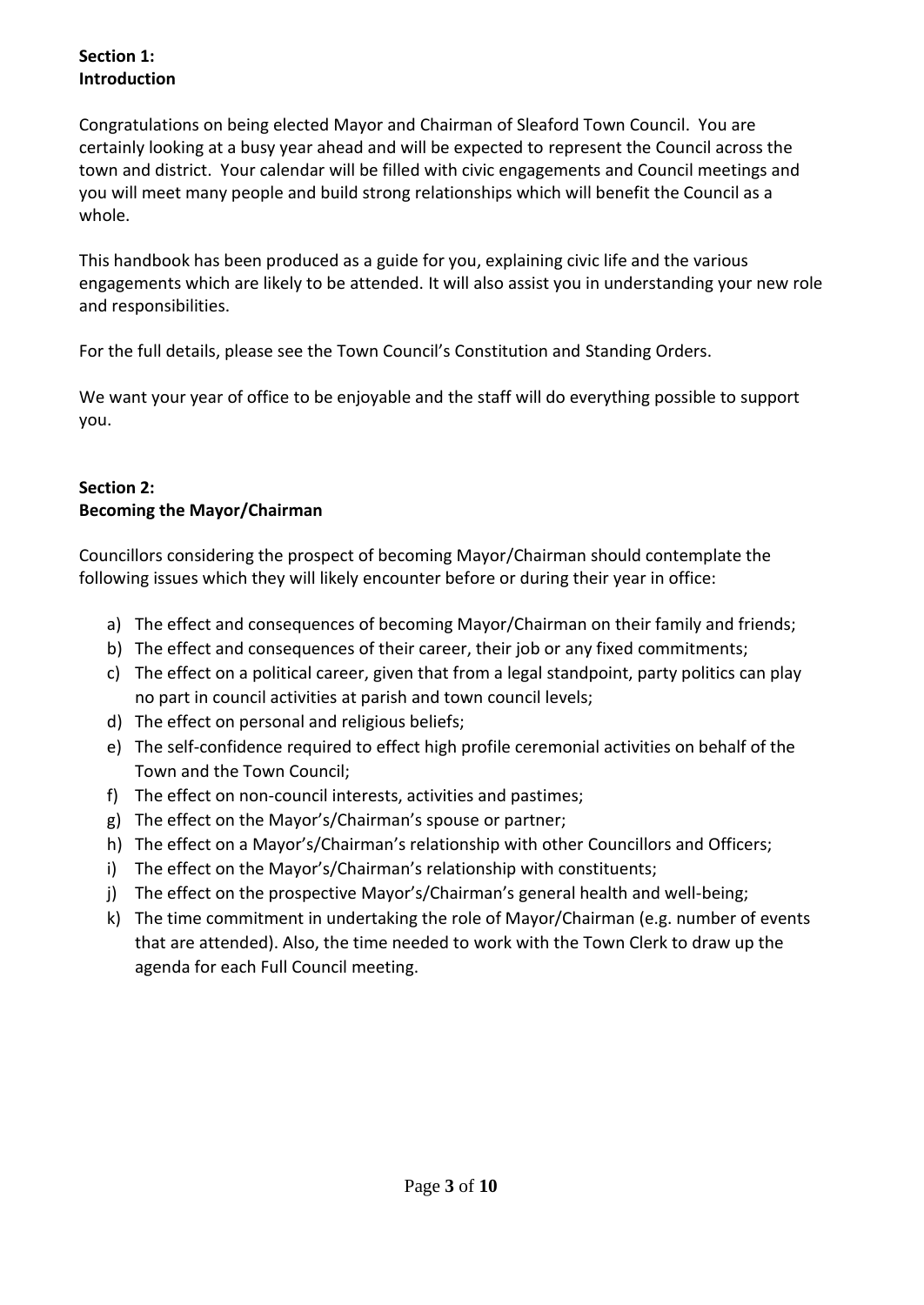## **Section 3: The Election of the Mayor/Chairman**

The election of the Mayor/Chairman is the first item of business at the Annual Meeting (AGM), with the election being decided by a majority of members present. The Mayor/Chairman-elect must be a member of the Council and make a declaration of Acceptance of Office within two months of the day of the election, which must be delivered to the Council's Proper Officer.

#### **Section 4: Definition and Distinction of the Mayor and Chairman**

Sleaford Town Council's Chairman is also the Council's Mayor. The two roles are as follows in section 5.

## **Section 5: Role and Function of the Mayor or Deputy Mayor**

The Mayor or Deputy Mayor will:

- Will carry out a wide range of civic and ceremonial duties.
- Promote public involvement in Sleaford's activities.
- Attend functions and engagements within Sleaford, and on occasions outside the town, as a ceremonial representative of the Council.
- Undertake official openings or presentations on behalf of the Council.
- Organising events to raise funds for the Mayor's chosen charities.
- Represent the Council during royal, celebrity, twinning or VIP visits to the town.
- Represent the Town Council during events, where applicable.
- Attend civic events at NKDC and Lincolnshire County Council.
- Other events as required by the Council.

# **Role and Function of the Chairman or Vice Chairman**

- Act as the Chairman of the Council and the Council's principal spokesman.
- Offer considered direction and judgement to the Council.
- Preside over meetings of the Town Council and ensure that meetings follow the procedures set out in Standing Orders.
- Has the casting vote in the event of a tie.

Like the role of Mayor, being the Chairman of the Council carries a responsibility of devoting time to the role. Throughout the year, there are twelve Full Council meetings, an Annual Town Meeting, an Annual Meeting (AGM), plus any extraordinary meetings that may occur.

It is advisable that you fully acquaint yourself with the Council's Constitution and Standing Orders so that you are aware of the full responsibilities of being Mayor/Chairman.

The Mayor/Chairman is not permitted to legally make a decision on behalf of the Council and has no more powers than any other Councillor.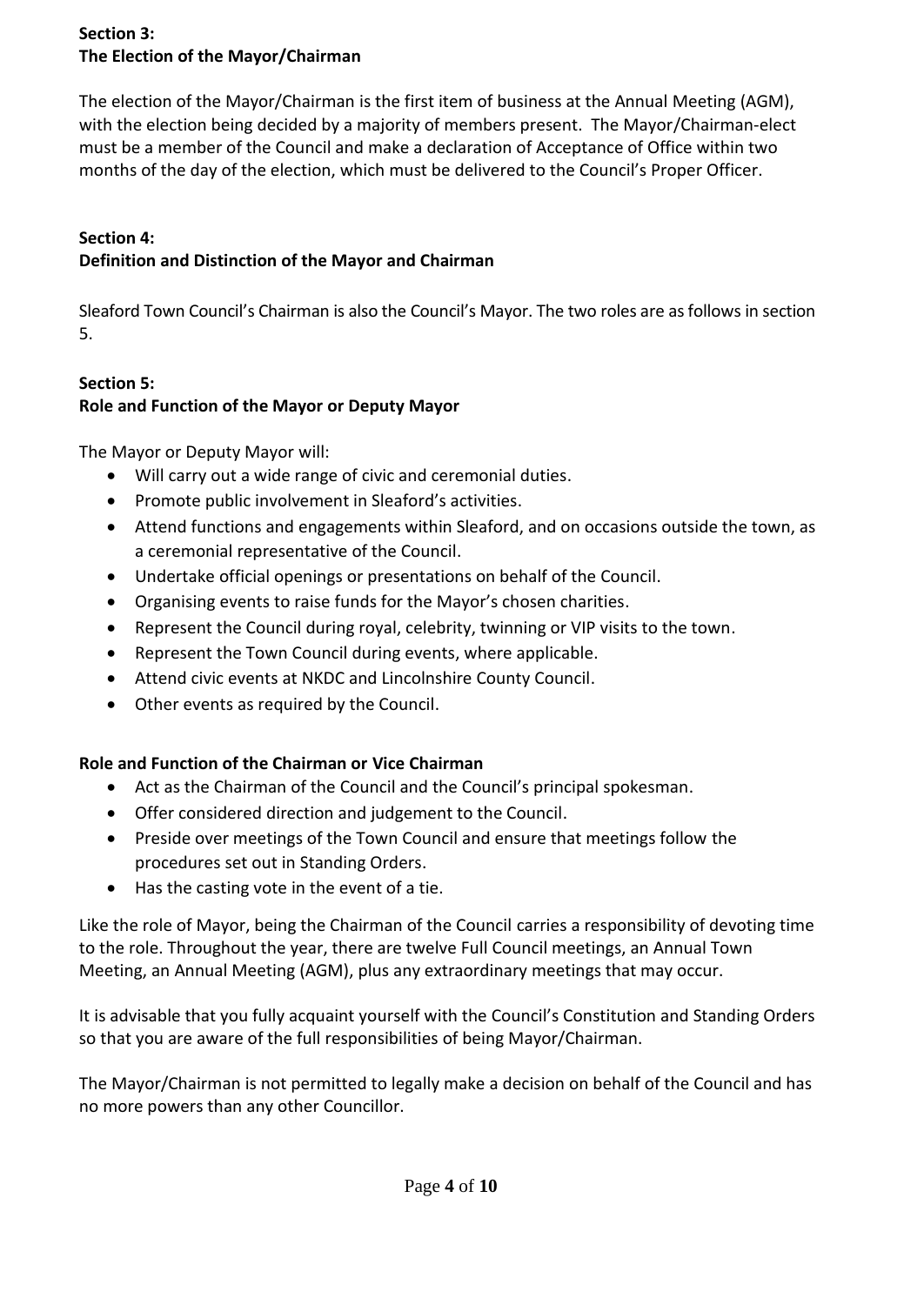Regular meetings will be held between the Mayor/Chairman, the Deputy Mayor/Vice Chairman, the Town Clerk and Deputy Clerk. The meetings will include briefings, any updates and discussion of the Full Council agendas.

For all functions of the Chairman, please refer to the Constitution and Standing Orders.

Not all eventualities will be covered by this booklet, but remember that assistance is always available from the Town Clerk.

#### **Section 6:**

#### **Precedence and Protocol**

Precedence and protocol for visits and events is often set by custom and practice, with the exception of Royal visits. The Town Clerk will be able to offer further advice and assistance on these matters.

#### **Section 7: Support Staff**

Detailed operational policy support and advice on a day to day basis is provided by:

- The Town Clerk
- Administration Officer (Mayoral only)

### **Town Clerk**

• The Town Clerk's prime responsibility is the management and administration of the Town Council and the execution of the Town Council's determinations. This includes management of the civic budget and providing direction and guidance on matters of civic procedure and protocol and ensuring the safety of the Mayor/Chairman and the civic insignia.

### **Administration Officer**

- The Administration Officer is responsible for providing practical administration support, diary management, assisting the Mayor in arranging the Civic Service and any Mayoral events and providing the administration support for this and the preparation of mayoral correspondence.
- All incoming invitations should be received by the Administration Officer for entering into the civic diary (which is partly to ensure that the civic insignia is covered by insurance when the Mayor/Chairman is attending a venue or event). Invitations will then be forward to the Mayor for consideration. If the Mayor is unable to attend, then the Administration Officer will forward any invitations for consideration to the Deputy Mayor for their consideration.
- In respect of civic invitations, whenever a firm booking for civic engagements is made, written confirmation is sent to the organisers by the Administration Officer.
- Support the Mayor/Deputy Mayor (if they so require) with additional information such as details of any awards to be presented, whether a speech is required, dress code, parking arrangements etc.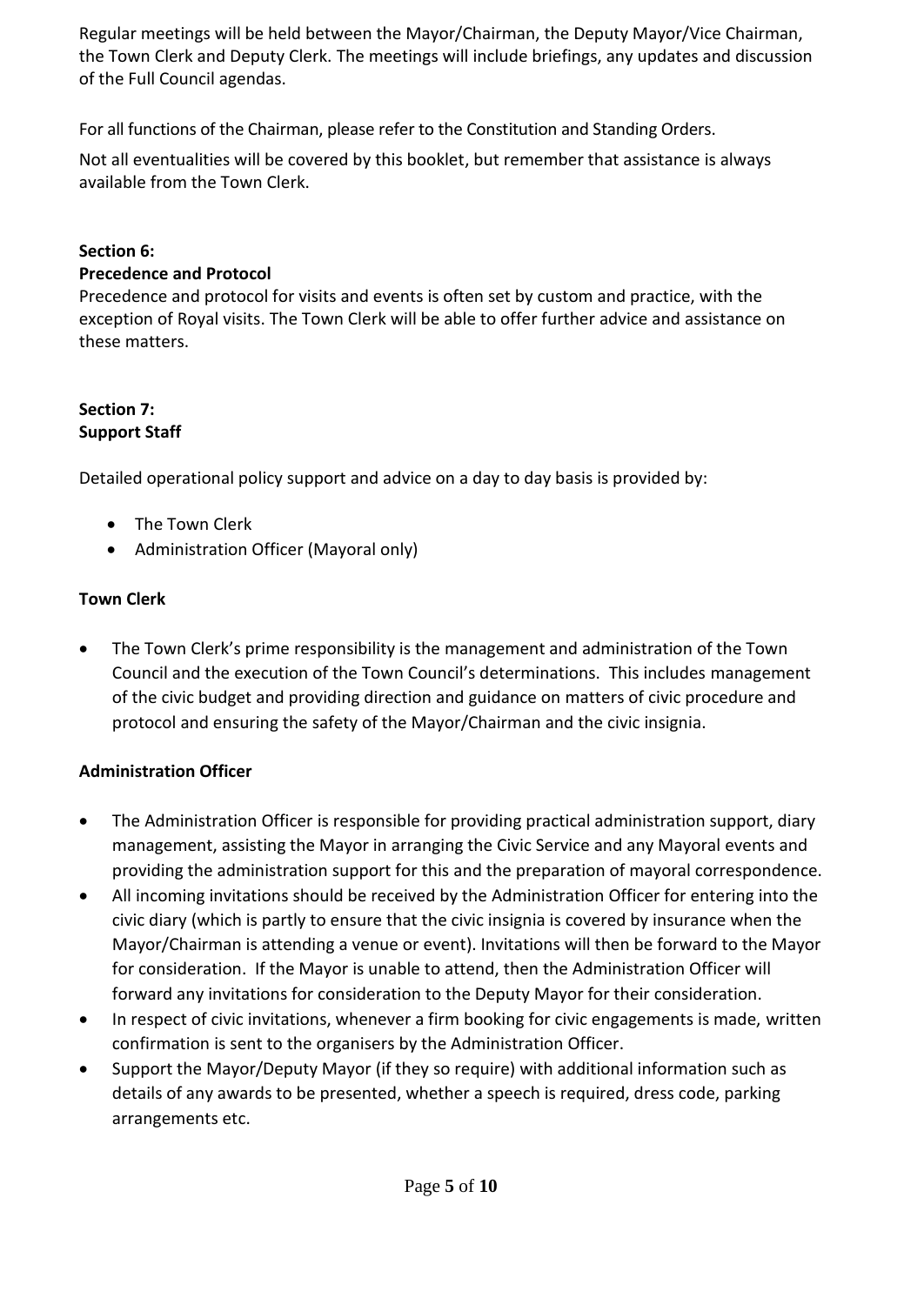## **Section 8: General Requirements**

The Mayor must endeavour to carry out a full year's programme of engagements. Mayoral engagements are very wide ranging and where possible, all invitations will be accepted, provided the engagements are appropriate and that the Mayor, or Deputy Mayor, is available.

The Mayor should accept as many engagements in person as possible. The Deputy Mayor is normally called upon in the event of the Mayor's unavailability or in unforeseen circumstances.

Upon the commencement of taking Office, the Mayor and the Deputy Mayor should advise the Administration Officer of their availability (particularly if they are in employment) and of any meetings, events or holidays already scheduled in their personal diaries.

The Mayor/Chairman and Deputy Mayor/Vice Chairman will regularly report to Full Council on functions that they have attended in their civic role.

## **Section 9: Receipt of Hospitality Gifts**

In the course of the duty of being Mayor/Chairman, gifts may sometimes be offered to them. It is suggested that all Members should treat with extreme caution any offer of a gift, favour or hospitality that is made to them personally.

The Code of Conduct requires Members, including the Mayor/Chairman or Deputy Mayor/Vice Chairman, to register any gifts or hospitality over a specified limit that are received in connection with their official duties as a Member and the source of the gift or hospitality. You must register the gift or hospitality and its source within 28 days of receiving it. If a matter under consideration is likely to affect a person who gave you a gift or hospitality that is registered, if in doubt, consult the Town Clerk.

## **Section 10: Political Neutrality**

Every Mayor/Chairman must be a Councillor and, by definition, a diplomat with clear responsibilities to the electors in their Ward.

The Mayor/Chairman should go out of their way to display neutrality in political matters during their year in office. It is inappropriate for the Mayor/Chairman to be associated with any politically contentious or divisive issues.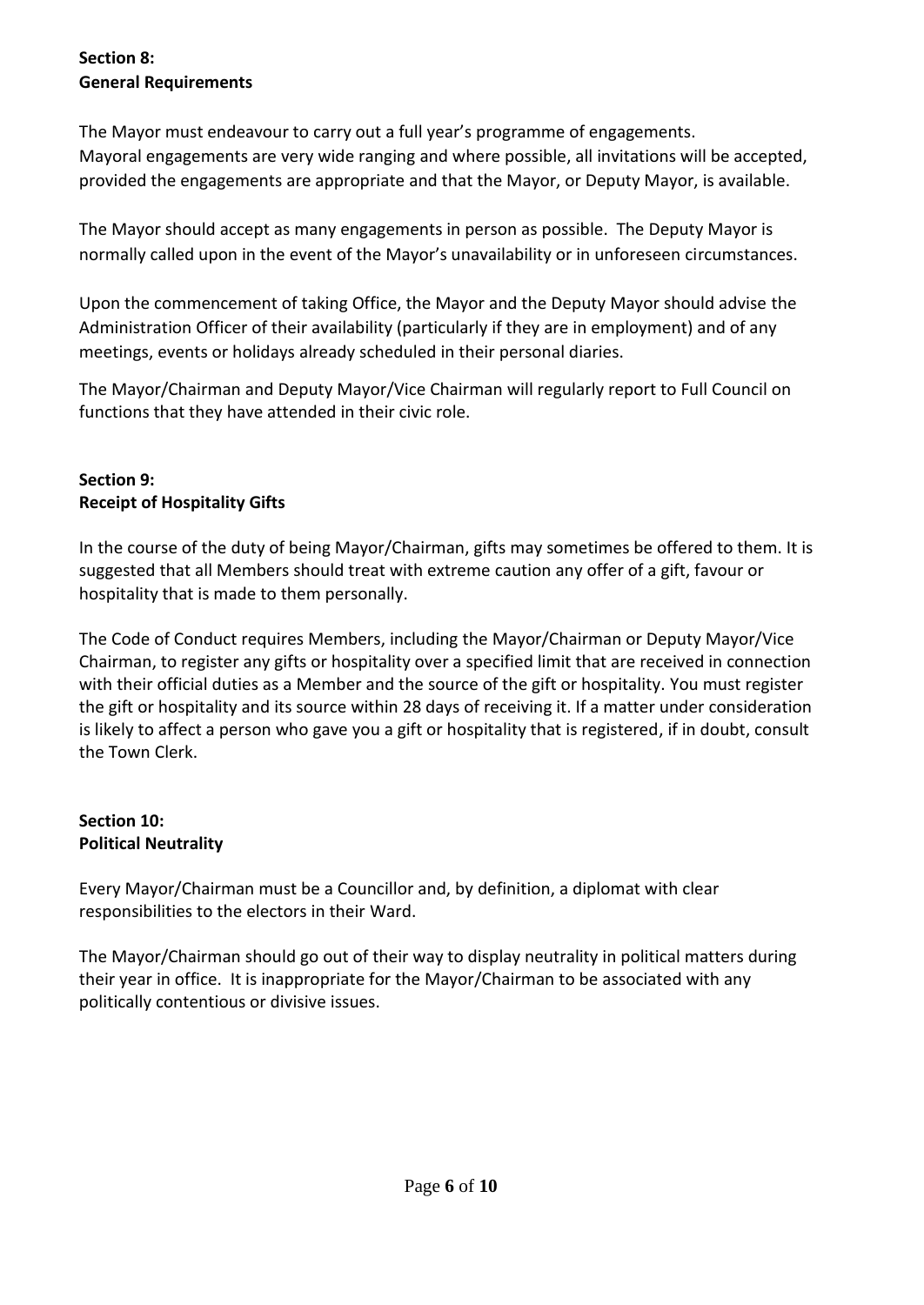## **Section 11: Civic Insignia and Regalia**

When representing Sleaford Town Council, the Mayor/Chairman and their Consort will usually wear the Chains of Office. The Chains of Office will normally be worn at all official functions within Sleaford and they can also be worn at functions outside of the town when invited in an official capacity, although there are some exceptions to this which are usually specified in the official invitation.

An important point to remember is that the dignity of the Office must be maintained, and the use of civic chains should not be a matter of routine. When wearing the mayoral chain, the Mayor/Chairman or Deputy Mayor/Vice Chairman should be appropriately dressed as befits the Office and never wear inappropriate, casual clothing such as t-shirts, jeans or trainers.

Civic chains should never be worn with a military uniform. However, a Mayor who is a member of the clergy may wear full canonicals with the chain over the gown. Similarly, the chain may be worn over academic dress.

When not in use, the chains should be kept in their official box. Although insurance cover is in place when the chains are in the possession of the Mayor/Chairman or Deputy Mayor/Vice Chairman, it must be accepted that the Chains are irreplaceable. The chain should never be left unattended (such as in a vehicle) or placed at risk at any time.

The Mayor/Chairman or Deputy Mayor/Vice Chairman should take personal responsibility to ensure adequate security measures are always in place whilst in possession of the chain. The chain should remain in its designated box at the Town Hall other than when being worn on official or ceremonial duties.

The above equally applies to the Mayoress or Mayor's Consort and the Deputy Mayor and Deputy Mayoress or Deputy Consort's Chains of Office, which should only be worn when required on official occasions.

Where both the Mayor/Chairman and Deputy Mayor/Vice Chairman are present at an event, it is only the Mayor/Chairman that would wear the chains of office, not the Deputy Mayor/Vice Chairman. The exception to this is where both the Mayor/Chairman and the Deputy Mayor/Vice Chairman attend the Mayor's Civic Service and Reception and the Sleaford Town Awards (both Town Council events).

## **Section 12: Mayor's/Chairman's Civic Service**

Each year, the Mayor/Chairman holds a Civic Service. This often takes the form of a Civic Service reflecting religious and civic importance. However, the specifics of the event are entirely the choice of the Mayor/Chairman but must be kept within the agreed budget, must be held in the parish of Sleaford and must be a suitable civic occasion inviting local and regional civic dignitaries. The Mayor/Chairman must discuss and agree the proposal with the Town Clerk. A Civic Reception could also be organised to co-ordinate with the Civic Service.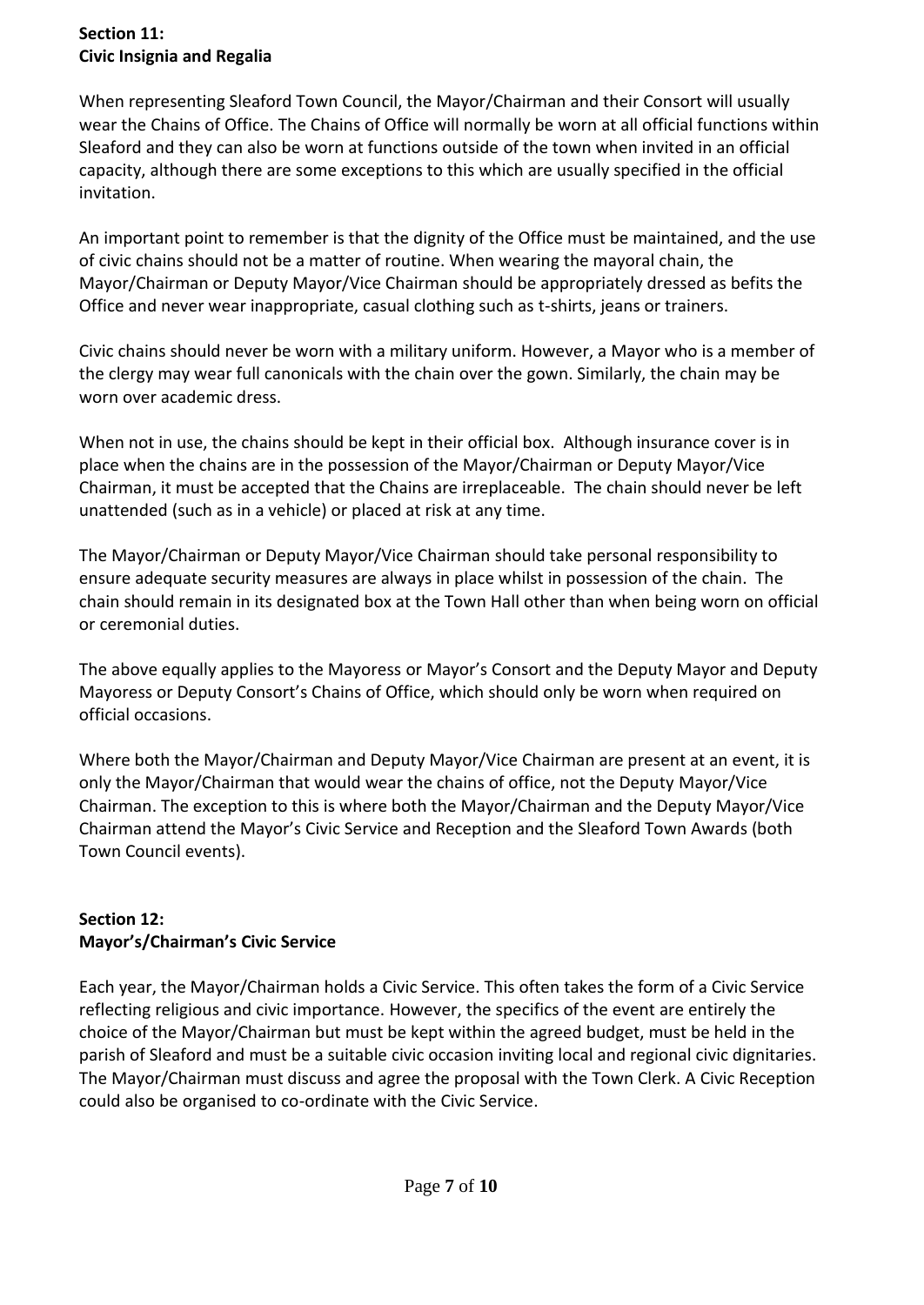#### **Section 13: Mayor's/Chairman's Charities**

The Mayor's/Chairman's charity raises funds for local charities and good causes in the Sleaford area.

The Mayor/Chairman may decide on either one main charity to support or a number of local charities or good causes. It is common to announce the chosen charity at the Annual Town Council Meeting when the Mayor/Chairman is elected. The chosen charity or charities will then be notified and all funds raised at the events held by the Mayor/Chairman will be donated to the chosen charity or charities, usually at a presentation to be held at the end of the Mayor's/Chairman's year in office. Funds raised for the Mayor's/Chairman's charities cannot be used for any other purpose other than as a donation to the charity identified when the funds were raised, apart from for to cover all reasonable costs to raise the funds.

During the Mayor's/Chairman's term of office, they can hold fund-raising events for their charities eg. a dinner, dance, quiz etc. Events/functions must be cost neutral to the Council and be organised by the Mayor/Chairman with support from the Administration Officer. Other events may be organised by local organisations, businesses, clubs or institutions, with proceeds given to the Mayor's charity.

Many businesses etc will support the Mayor's/Chairman's charities and the Mayor/Chairman is permitted to visit local shops, pubs and businesses around the town to ask for prizes for a tombola or raffle. This gives a more personal approach and businesses are consequently more likely to support the charities.

The Mayor/Chairman will announce the total amount raised for their charity/charities at the end of the term of office. The Annual Town Council Meeting might be considered an appropriate time to present cheques to the charities nominated. The local press are invited to attend, however if absent, photographs will be taken and press releases sent to local newspapers for their use.

### **Section 14: Civic Expenses**

In your civic role, expenses will be incurred for the maintaining the dignity of the Office of Mayor, these can be reclaimed and must be approved by the Town Clerk.

The Mayor may purchase and reclaim from expenses only the following items;

a) one suit of clothes and accessories (e.g. shoes, hat etc) for the Mayor.

b) one set of clothes and accessories for the Mayor's Consort.

c) travel expenses to official events booked through the Town Hall e.g. train fare, car mileage, taxi fare, small car hire etc.

d) overnight stays at reasonably priced accommodation for self and Consort when necessary for attending an official event e.g. B&B.

e) Small sums for donations, raffle tickets etc at official events attended.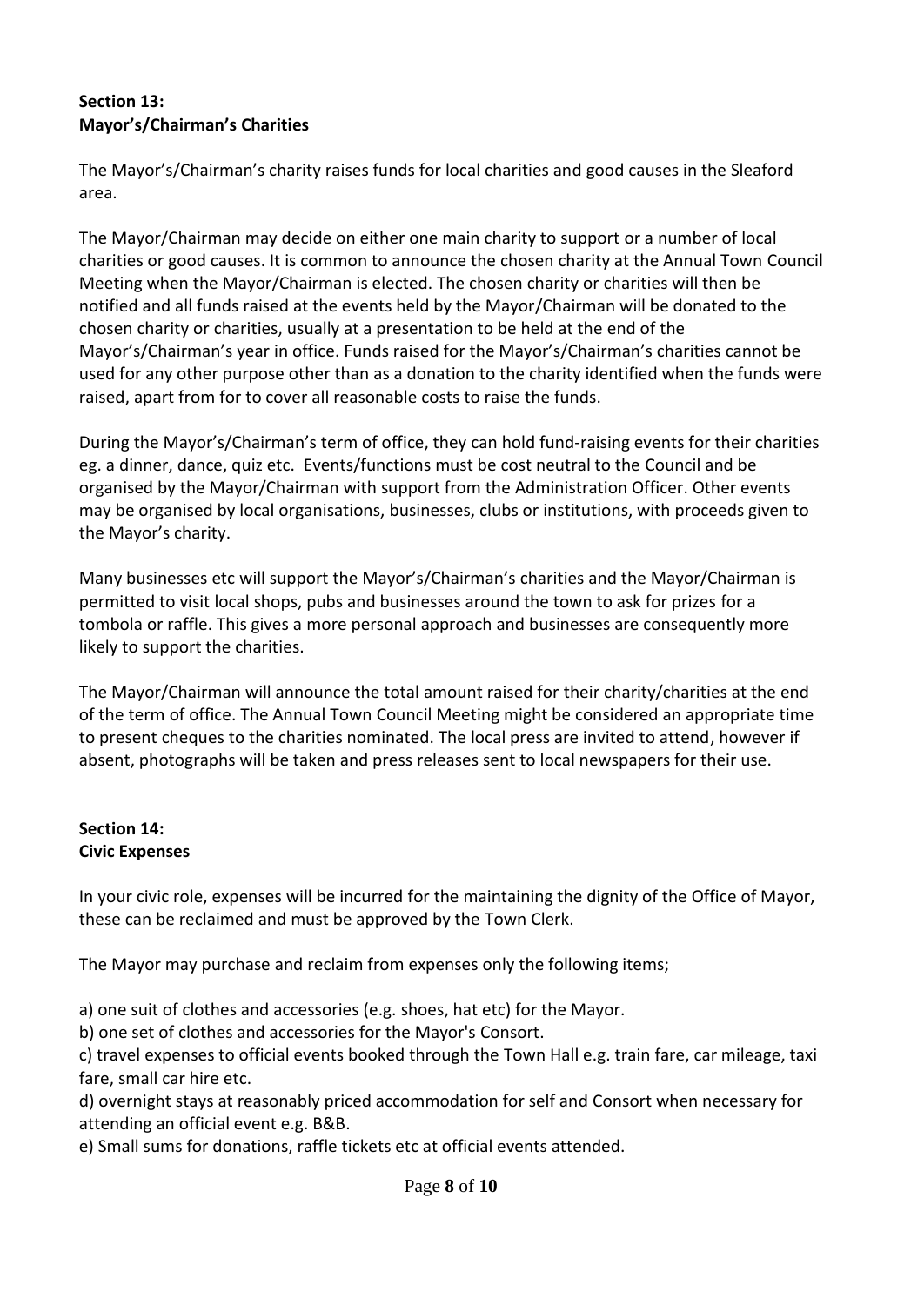If the Deputy Mayor is attending an official event in place of the Mayor, then they may claim for themselves and their consort items c) to e) only.'

There are also other budget lines which contain provision for certain Civic events including the Civic Service and one-off Town Council events supported or hosted by the Mayor/Chairman. Once the budget level has been reached, subsequent events must be self-funding.

Any underspend goes back into Council funds.

# **Section 15: Christmas E-Cards**

The Mayor/Chairman is expected to send Christmas e-cards, which will be designed and sent out by the Administration Officer, to other Civic Heads, Past Mayors, Town Councillors and local organisations. Payment of postage costs for cards sent by the Mayor/Chairman for family and friends is the Mayor's personal responsibility and will not be met by the Council.

# **Section 16: The Civic Year - Events**

Below are details of typical events which are organised during the Mayor's/Chairman's year in Office.

These dates are discussed during a meeting with the Mayor, the Town Clerk and the Administration Officer at the beginning of each new year to suit the Mayor's diary.

Civic dignitaries from the Council's designated invitation list. together with leaders of local community groups and organisations, Town Councillors, friends, staff and family are invited to any civic events.

**Annual Town Meeting** - It is a legal requirement that all parishes in England hold an 'Annual Town/Parish Meeting' to which all local electors are entitled to attend.

In Sleaford, the meeting is organised by the Mayor/Chairman and Town Clerk and is chaired by the Mayor/Chairman. The meeting can adopt any format showing the work of the previous year and the aims and objectives going forward. The meeting must be held between 1st March and 1st June each year.

**Annual Meeting (AGM)** – This meeting is where the outgoing Mayor asks for nominations for a new Mayor/Chairman and Deputy Mayor/Vice Chairman. The Council then vote for the nominees put forward. The new Mayor/Chairman will then take over the meeting and will present the outgoing Mayor with a Past Mayor's Badge.

**Remembrance Sunday** - Remembrance Sunday is held on the Sunday nearest to the anniversary of Armistice Day, which is on 11<sup>th</sup> November at 11am.